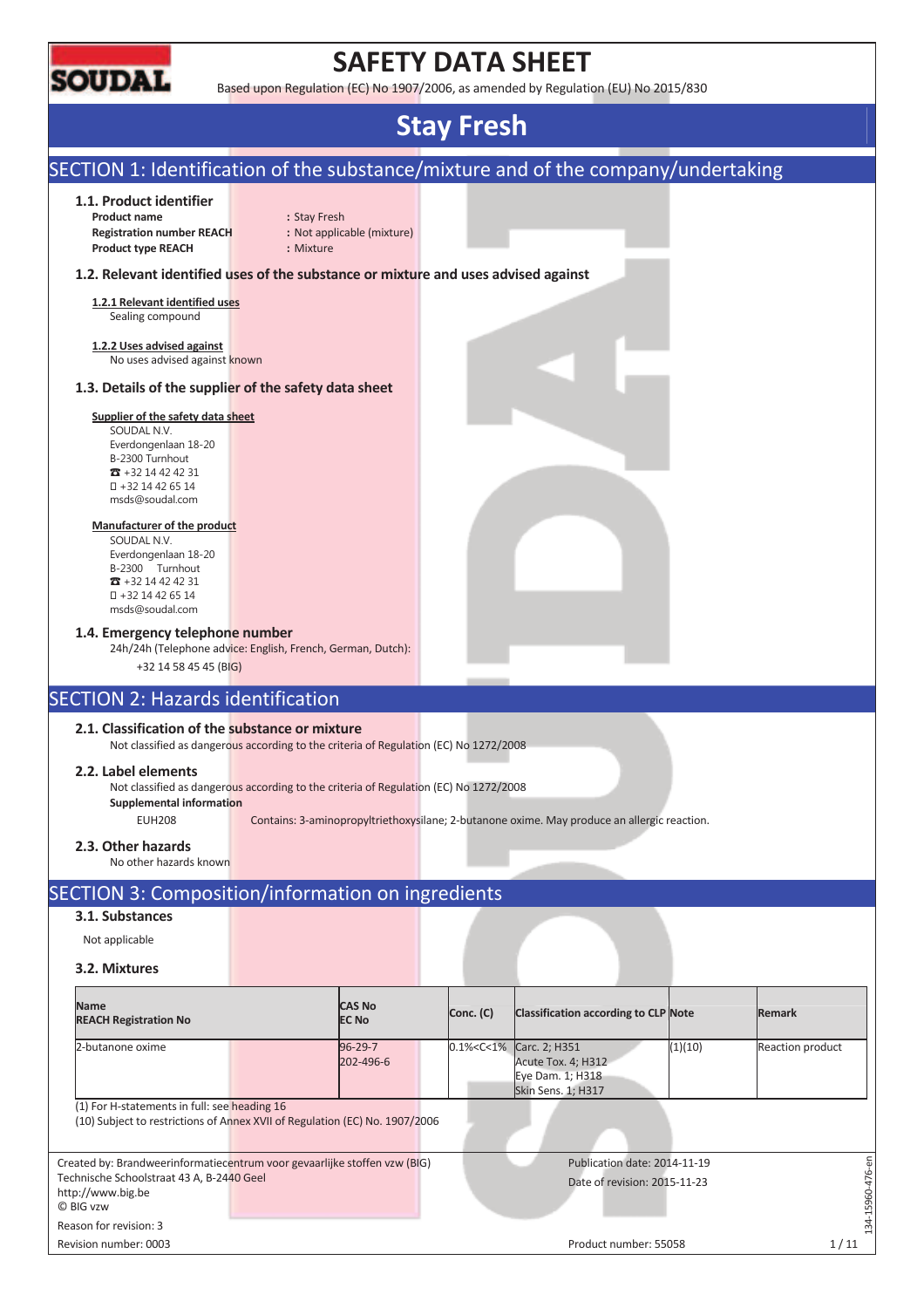| <b>SECTION 4: First aid measures</b><br>4.1. Description of first aid measures<br>General:<br>If you feel unwell, seek medical advice.<br><b>After inhalation:</b><br>After skin contact:<br>After eye contact:<br>After ingestion:<br>4.2.1 Acute symptoms<br><b>After inhalation:</b><br>No effects known.<br>After skin contact:<br>No effects known.                 | Remove the victim into fresh air. Respiratory problems: consult a doctor/medical service.<br>Wash immediately with lots of water. Soap may be used. Take victim to a doctor if irritation persists.<br>Rinse with water. Take victim to an ophthalmologist if irritation persists.<br>Rinse mouth with water. Consult a doctor/medical service if you feel unwell.<br>4.2. Most important symptoms and effects, both acute and delayed |                                                                                                                                          |      |
|--------------------------------------------------------------------------------------------------------------------------------------------------------------------------------------------------------------------------------------------------------------------------------------------------------------------------------------------------------------------------|----------------------------------------------------------------------------------------------------------------------------------------------------------------------------------------------------------------------------------------------------------------------------------------------------------------------------------------------------------------------------------------------------------------------------------------|------------------------------------------------------------------------------------------------------------------------------------------|------|
| After eye contact:<br>No effects known.<br>After ingestion:<br>No effects known.<br>4.2.2 Delayed symptoms<br>No effects known.<br>If applicable and available it will be listed below.                                                                                                                                                                                  | 4.3. Indication of any immediate medical attention and special treatment needed                                                                                                                                                                                                                                                                                                                                                        |                                                                                                                                          |      |
| <b>SECTION 5: Firefighting measures</b>                                                                                                                                                                                                                                                                                                                                  |                                                                                                                                                                                                                                                                                                                                                                                                                                        |                                                                                                                                          |      |
| 5.1. Extinguishing media<br>5.1.1 Suitable extinguishing media:<br>Polyvalent foam. ABC powder. Carbon dioxide.<br>5.1.2 Unsuitable extinguishing media:<br>No unsuitable extinguishing media known.<br>5.3. Advice for firefighters<br>5.3.1 Instructions:<br>No specific fire-fighting instructions required.<br>5.3.2 Special protective equipment for fire-fighters: | 5.2. Special hazards arising from the substance or mixture<br>Gloves. Protective clothing. Heat/fire exposure: compressed air/oxygen apparatus.                                                                                                                                                                                                                                                                                        | Upon combustion: formation of CO, CO2 and small quantities of nitrous vapours and formation of metallic fumes.                           |      |
| <b>SECTION 6: Accidental release measures</b>                                                                                                                                                                                                                                                                                                                            |                                                                                                                                                                                                                                                                                                                                                                                                                                        |                                                                                                                                          |      |
| No naked flames.<br>See heading 8.2<br>6.1.2 Protective equipment for emergency responders<br>Gloves. Protective clothing.<br>Suitable protective clothing<br>See heading 8.2                                                                                                                                                                                            | 6.1. Personal precautions, protective equipment and emergency procedures<br>6.1.1 Protective equipment for non-emergency personnel                                                                                                                                                                                                                                                                                                     |                                                                                                                                          |      |
| 6.2. Environmental precautions                                                                                                                                                                                                                                                                                                                                           | Contain leaking substance. Use appropriate containment to avoid environmental contamination.<br>6.3. Methods and material for containment and cleaning up                                                                                                                                                                                                                                                                              | Scoop solid spill into closing containers. Clean contaminated surfaces with a soap solution. Wash clothing and equipment after handling. |      |
| 6.4. Reference to other sections<br>See heading 13.                                                                                                                                                                                                                                                                                                                      |                                                                                                                                                                                                                                                                                                                                                                                                                                        |                                                                                                                                          |      |
| <b>SECTION 7: Handling and storage</b>                                                                                                                                                                                                                                                                                                                                   |                                                                                                                                                                                                                                                                                                                                                                                                                                        |                                                                                                                                          |      |
| Reason for revision: 3                                                                                                                                                                                                                                                                                                                                                   |                                                                                                                                                                                                                                                                                                                                                                                                                                        | Publication date: 2014-11-19<br>Date of revision: 2015-11-23                                                                             |      |
| Revision number: 0003                                                                                                                                                                                                                                                                                                                                                    |                                                                                                                                                                                                                                                                                                                                                                                                                                        | Product number: 55058                                                                                                                    | 2/11 |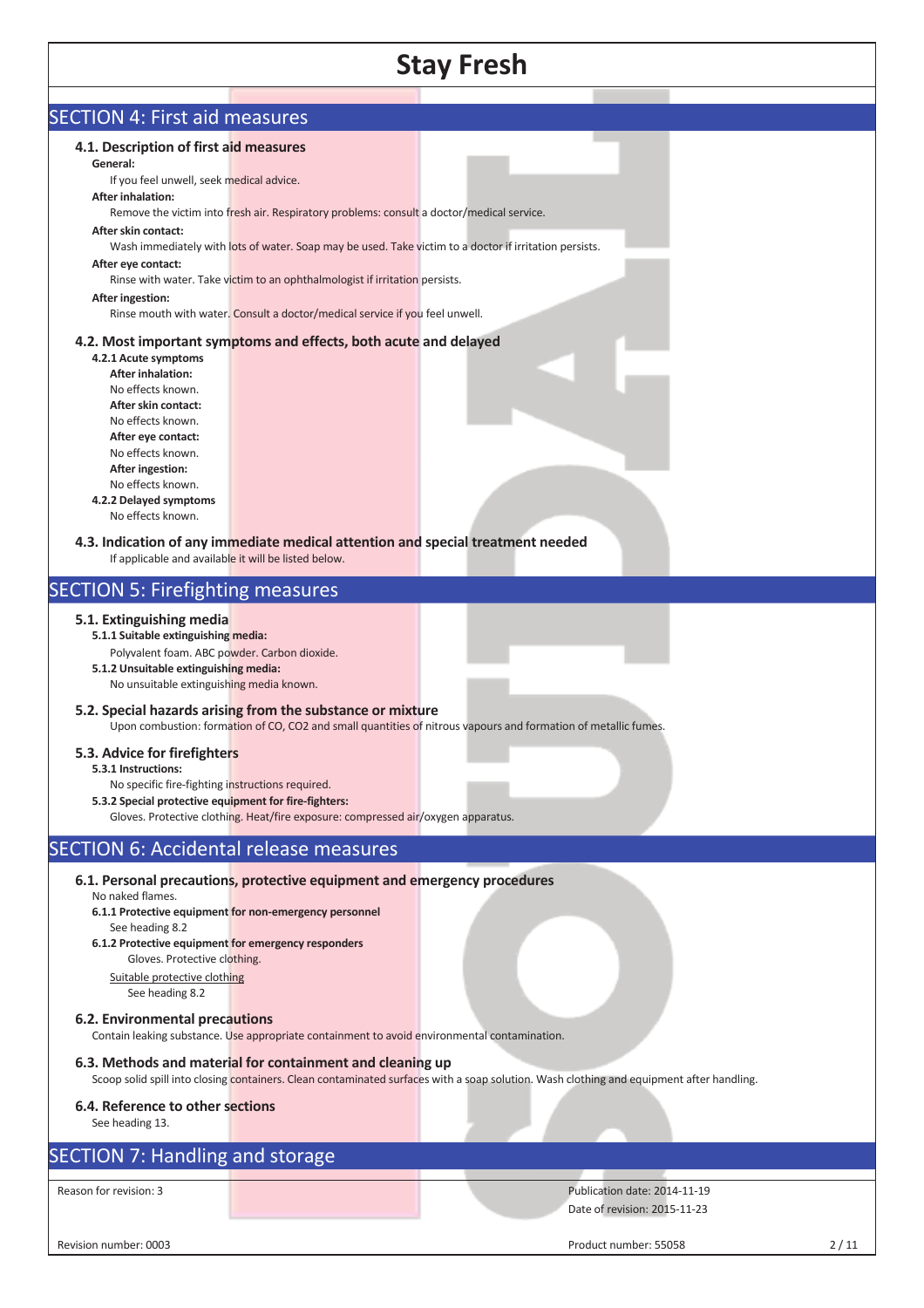The information in this section is a general description. If applicable and available, exposure scenarios are attached in annex. Always use the relevant exposure scenarios that correspond to your identified use.

## **7.1. Precautions for safe handling**

Keep away from naked flames/heat. Observe strict hygiene. Keep container tightly closed.

#### **7.2. Conditions for safe storage, including any incompatibilities**

**7.2.1 Safe storage requirements:** 

Store in a dry area. Store at room temperature. Meet the legal requirements. Max. storage time: 1 year(s).

**7.2.2 Keep away from:** 

Heat sources.

**7.2.3 Suitable packaging material:**  Synthetic material.

**7.2.4 Non suitable packaging material:**

No data available

### **7.3. Specific end use(s)**

If applicable and available, exposure scenarios are attached in annex. See information supplied by the manufacturer

| SECTION 8: Exposure controls/personal protection     |                                                                                                                                                                   |                                                     |               |                    |        |
|------------------------------------------------------|-------------------------------------------------------------------------------------------------------------------------------------------------------------------|-----------------------------------------------------|---------------|--------------------|--------|
| 8.1. Control parameters                              |                                                                                                                                                                   |                                                     |               |                    |        |
| 8.1.1 Occupational exposure                          |                                                                                                                                                                   |                                                     |               |                    |        |
| a) Occupational exposure limit values                |                                                                                                                                                                   |                                                     |               |                    |        |
|                                                      | If limit values are applicable and available these will be listed below.                                                                                          |                                                     |               |                    |        |
|                                                      |                                                                                                                                                                   |                                                     |               |                    |        |
| Germany                                              |                                                                                                                                                                   |                                                     |               |                    |        |
| Butanonoxim                                          |                                                                                                                                                                   | Time-weighted average exposure limit 8 h (TRGS 900) |               | $0.3$ ppm          |        |
|                                                      |                                                                                                                                                                   | Time-weighted average exposure limit 8 h (TRGS 900) |               | $1 \text{ mg/m}^3$ |        |
| b) National biological limit values                  |                                                                                                                                                                   |                                                     |               |                    |        |
|                                                      | If limit values are applicable and available these will be listed below.                                                                                          |                                                     |               |                    |        |
| 8.1.2 Sampling methods                               |                                                                                                                                                                   |                                                     |               |                    |        |
| If applicable and available it will be listed below. |                                                                                                                                                                   |                                                     |               |                    |        |
|                                                      | 8.1.3 Applicable limit values when using the substance or mixture as intended                                                                                     |                                                     |               |                    |        |
|                                                      | If limit values are applicable and available these will be listed below.                                                                                          |                                                     |               |                    |        |
| 8.1.4 DNEL/PNEC values                               |                                                                                                                                                                   |                                                     |               |                    |        |
| <b>DNEL/DMEL - Workers</b>                           |                                                                                                                                                                   |                                                     |               |                    |        |
| 2-butanone oxime                                     |                                                                                                                                                                   |                                                     |               |                    |        |
| <b>Effect level (DNEL/DMEL)</b>                      | <b>Type</b>                                                                                                                                                       | Value                                               |               | <b>Remark</b>      |        |
| <b>DNEL</b>                                          | Long-term systemic effects inhalation                                                                                                                             | $9 \text{ mg/m}^3$                                  |               |                    |        |
|                                                      | Long-term local effects inhalation                                                                                                                                | 3.33 mg/m <sup>3</sup>                              |               |                    |        |
|                                                      | Long-term systemic effects dermal                                                                                                                                 | 1.3 mg/kg bw/day                                    |               |                    |        |
|                                                      | Acute systemic effects dermal                                                                                                                                     | 2.5 mg/kg bw/day                                    |               |                    |        |
| <b>DNEL/DMEL - General population</b>                |                                                                                                                                                                   |                                                     |               |                    |        |
| 2-butanone oxime                                     |                                                                                                                                                                   |                                                     |               |                    |        |
| <b>Effect level (DNEL/DMEL)</b>                      | <b>Type</b>                                                                                                                                                       | Value                                               |               | <b>Remark</b>      |        |
| DNEL                                                 | Long-term systemic effects inhalation                                                                                                                             | $2.7 \text{ mg/m}^3$                                |               |                    |        |
|                                                      | Long-term local effects inhalation                                                                                                                                | $2$ mg/m <sup>3</sup>                               |               |                    |        |
|                                                      | Long-term systemic effects dermal                                                                                                                                 | 0.78 mg/kg bw/day                                   |               |                    |        |
|                                                      | Acute systemic effects dermal                                                                                                                                     | 1.5 mg/kg bw/day                                    |               |                    |        |
| <b>PNEC</b>                                          |                                                                                                                                                                   |                                                     |               |                    |        |
| 2-butanone oxime                                     |                                                                                                                                                                   |                                                     |               |                    |        |
| <b>Compartments</b>                                  | Value                                                                                                                                                             |                                                     | <b>Remark</b> |                    |        |
| Fresh water                                          | 0.256 mg/l                                                                                                                                                        |                                                     |               |                    |        |
| Aqua (intermittent releases)                         | $0.118$ mg/l                                                                                                                                                      |                                                     |               |                    |        |
| <b>STP</b>                                           | 177 mg/l                                                                                                                                                          |                                                     |               |                    |        |
| 8.1.5 Control banding                                |                                                                                                                                                                   |                                                     |               |                    |        |
| If applicable and available it will be listed below. |                                                                                                                                                                   |                                                     |               |                    |        |
| 8.2. Exposure controls                               |                                                                                                                                                                   |                                                     |               |                    |        |
|                                                      | The information in this section is a general description. If applicable and available, exposure scenarios are attached in annex. Always use the relevant exposure |                                                     |               |                    |        |
| scenarios that correspond to your identified use.    |                                                                                                                                                                   |                                                     |               |                    |        |
| 8.2.1 Appropriate engineering controls               |                                                                                                                                                                   |                                                     |               |                    |        |
|                                                      | Keep away from naked flames/heat. Carry operations in the open/under local exhaust/ventilation or with respiratory protection.                                    |                                                     |               |                    |        |
|                                                      | 8.2.2 Individual protection measures, such as personal protective equipment                                                                                       |                                                     |               |                    |        |
|                                                      | Observe strict hygiene. Keep container tightly closed. Do not eat, drink or smoke during work.                                                                    |                                                     |               |                    |        |
| a) Respiratory protection:                           |                                                                                                                                                                   |                                                     |               |                    |        |
|                                                      | Respiratory protection not required in normal conditions.                                                                                                         |                                                     |               |                    |        |
| b) Hand protection:                                  |                                                                                                                                                                   |                                                     |               |                    |        |
|                                                      |                                                                                                                                                                   |                                                     |               |                    |        |
| Reason for revision: 3                               |                                                                                                                                                                   | Publication date: 2014-11-19                        |               |                    |        |
|                                                      |                                                                                                                                                                   | Date of revision: 2015-11-23                        |               |                    |        |
|                                                      |                                                                                                                                                                   |                                                     |               |                    |        |
| Revision number: 0003                                |                                                                                                                                                                   | Product number: 55058                               |               |                    | $3/11$ |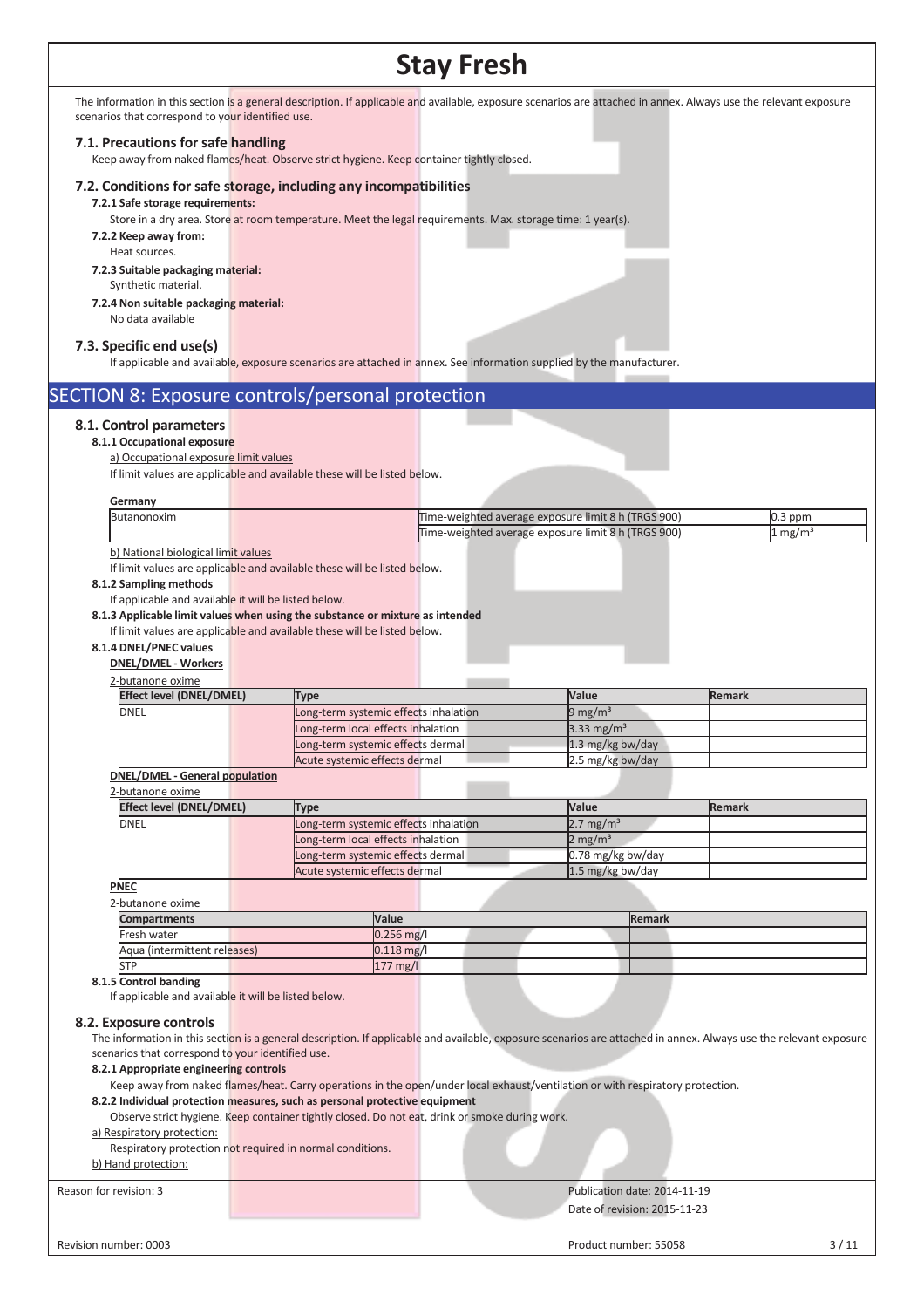|                                                                |                                                             | <b>Stay Fresh</b>                                                                                              |
|----------------------------------------------------------------|-------------------------------------------------------------|----------------------------------------------------------------------------------------------------------------|
|                                                                |                                                             |                                                                                                                |
| Gloves.                                                        |                                                             |                                                                                                                |
| c) Eye protection:                                             |                                                             |                                                                                                                |
| Safety glasses.                                                |                                                             |                                                                                                                |
| d) Skin protection:                                            |                                                             |                                                                                                                |
| Protective clothing.<br>8.2.3 Environmental exposure controls: |                                                             |                                                                                                                |
| See headings 6.2, 6.3 and 13                                   |                                                             |                                                                                                                |
|                                                                |                                                             |                                                                                                                |
|                                                                | <b>SECTION 9: Physical and chemical properties</b>          |                                                                                                                |
|                                                                |                                                             |                                                                                                                |
|                                                                | 9.1. Information on basic physical and chemical properties  |                                                                                                                |
| Physical form                                                  | Paste                                                       |                                                                                                                |
| Odour                                                          | Characteristic odour                                        |                                                                                                                |
| Odour threshold<br>Colour                                      | No data available                                           |                                                                                                                |
| Particle size                                                  | No data available                                           | Variable in colour, depending on the composition                                                               |
| <b>Explosion limits</b>                                        | No data available                                           |                                                                                                                |
| Flammability                                                   | Not easily combustible                                      |                                                                                                                |
| Log Kow                                                        | Not applicable (mixture)                                    |                                                                                                                |
| Dynamic viscosity                                              | No data available                                           |                                                                                                                |
| Kinematic viscosity                                            | No data available                                           |                                                                                                                |
| Melting point                                                  | No data available                                           |                                                                                                                |
| <b>Boiling point</b>                                           | No data available                                           |                                                                                                                |
| Flash point                                                    | > 200 °C                                                    |                                                                                                                |
| Evaporation rate                                               | No data available                                           |                                                                                                                |
| Relative vapour density                                        | No data available                                           |                                                                                                                |
| Vapour pressure                                                | No data available                                           |                                                                                                                |
| Solubility                                                     | water ; insoluble                                           |                                                                                                                |
| Relative density                                               | > 1.0                                                       |                                                                                                                |
| Decomposition temperature                                      | No data available                                           |                                                                                                                |
| Auto-ignition temperature                                      | No data available                                           |                                                                                                                |
| <b>Explosive properties</b>                                    |                                                             | No chemical group associated with explosive properties                                                         |
| Oxidising properties<br>þН                                     | No data available                                           | No chemical group associated with oxidising properties                                                         |
|                                                                |                                                             |                                                                                                                |
| 9.2. Other information                                         |                                                             |                                                                                                                |
| Surface tension                                                | No data available                                           |                                                                                                                |
| Absolute density                                               | $>1000$ kg/m <sup>3</sup>                                   |                                                                                                                |
| <b>SECTION 10: Stability and reactivity</b>                    |                                                             |                                                                                                                |
|                                                                |                                                             |                                                                                                                |
| 10.1. Reactivity                                               |                                                             |                                                                                                                |
|                                                                | Temperature above flashpoint: higher fire/explosion hazard. |                                                                                                                |
|                                                                |                                                             |                                                                                                                |
| 10.2. Chemical stability<br>Stable under normal conditions.    |                                                             |                                                                                                                |
|                                                                |                                                             |                                                                                                                |
| 10.3. Possibility of hazardous reactions                       |                                                             |                                                                                                                |
| No data available.                                             |                                                             |                                                                                                                |
|                                                                |                                                             |                                                                                                                |
| 10.4. Conditions to avoid                                      |                                                             |                                                                                                                |
| Keep away from naked flames/heat.                              |                                                             |                                                                                                                |
| 10.5. Incompatible materials                                   |                                                             |                                                                                                                |
| No data available.                                             |                                                             |                                                                                                                |
|                                                                |                                                             |                                                                                                                |
| 10.6. Hazardous decomposition products                         |                                                             |                                                                                                                |
|                                                                |                                                             | Upon combustion: formation of CO, CO2 and small quantities of nitrous vapours and formation of metallic fumes. |
| <b>SECTION 11: Toxicological information</b>                   |                                                             |                                                                                                                |
|                                                                |                                                             |                                                                                                                |
| 11.1. Information on toxicological effects                     |                                                             |                                                                                                                |
| 11.1.1 Test results                                            |                                                             |                                                                                                                |
|                                                                |                                                             |                                                                                                                |
| <b>Acute toxicity</b>                                          |                                                             |                                                                                                                |
| <b>Stay Fresh</b>                                              |                                                             |                                                                                                                |
| No (test) data on the mixture available                        |                                                             |                                                                                                                |
|                                                                |                                                             |                                                                                                                |
|                                                                |                                                             |                                                                                                                |
|                                                                |                                                             |                                                                                                                |
| Reason for revision: 3                                         |                                                             | Publication date: 2014-11-19                                                                                   |
|                                                                |                                                             | Date of revision: 2015-11-23                                                                                   |
|                                                                |                                                             |                                                                                                                |
|                                                                |                                                             |                                                                                                                |
| Revision number: 0003                                          |                                                             | Product number: 55058<br>4/11                                                                                  |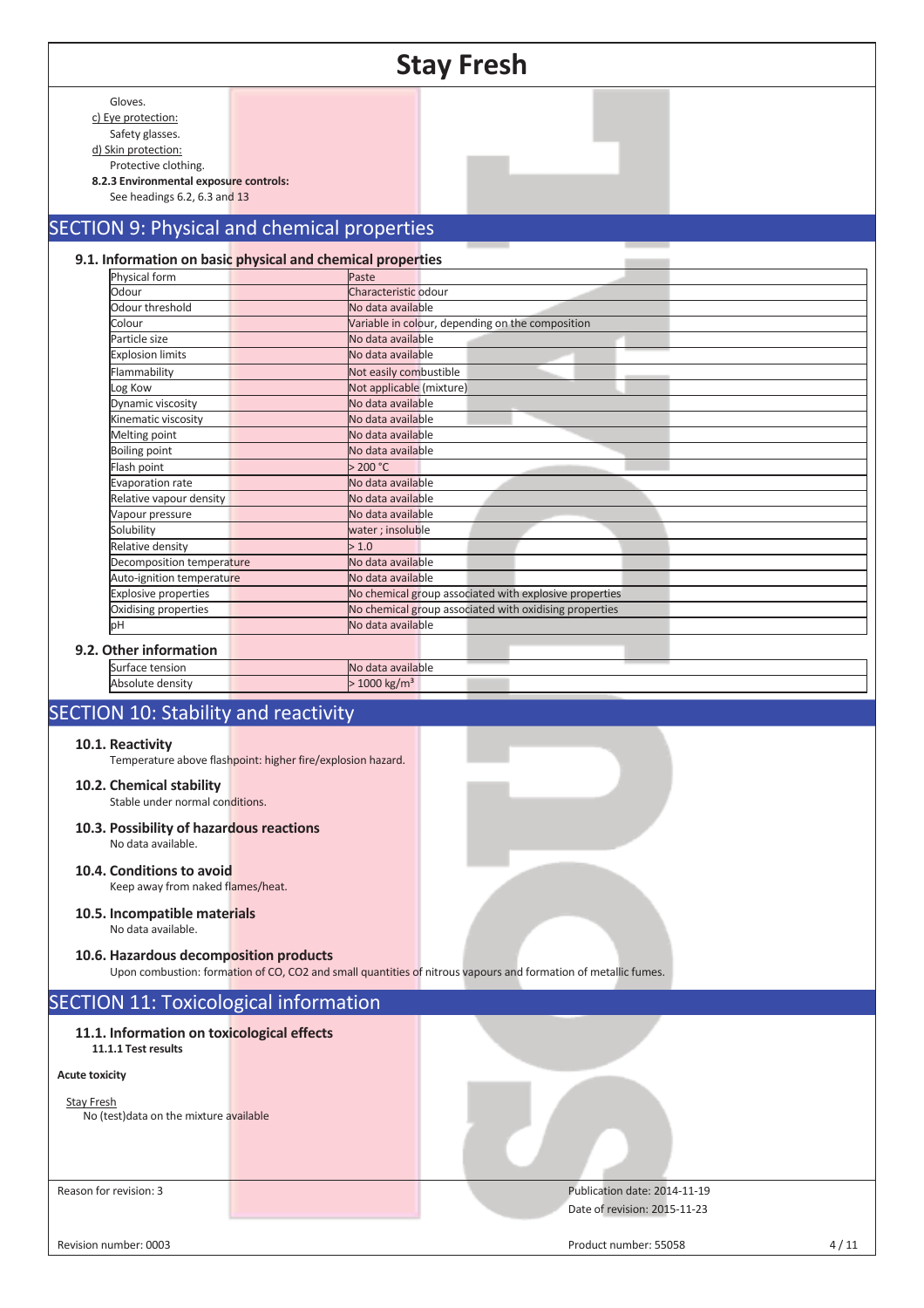|--|

| <b>Route of exposure</b> | Parameter   | <b>Method</b>             | Value             | <b>Exposure time</b> | <b>Species</b>          | <b>Value</b><br>determination | <b>Remark</b> |
|--------------------------|-------------|---------------------------|-------------------|----------------------|-------------------------|-------------------------------|---------------|
| Oral                     | <b>LD50</b> | Equivalent to OECD<br>401 | 2326 mg/kg bw     |                      | Rat (male)              | <b>Experimental value</b>     |               |
| Dermal                   | LD50        | Equivalent to OECD<br>402 | $>$ 1000 mg/kg bw | 24h                  | Rabbit<br>(male/female) | Experimental value            |               |
| Inhalation (vapours)     | LC50        | Equivalent to OECD<br>403 | $>$ 4.83 mg/l air | 4h                   | Rat (male/female)       | Experimental value            |               |

Judgement is based on the relevant ingredients

#### **Conclusion**

Not classified for acute toxicity

#### **Corrosion/irritation**

## Stay Fresh

| . |                          |                |                 |                      |            |                |                    |               |
|---|--------------------------|----------------|-----------------|----------------------|------------|----------------|--------------------|---------------|
|   | <b>Route of exposure</b> | <b>Result</b>  | <b>Method</b>   | <b>Exposure time</b> | Time point | <b>Species</b> | <b>Value</b>       | <b>Remark</b> |
|   |                          |                |                 |                      |            |                | determination      |               |
|   |                          | Not irritating | <b>OECD 437</b> |                      |            |                | Experimental value |               |
|   |                          | Not irritating |                 |                      |            |                | Expert judgement   |               |
|   | 2-butanone oxime         |                |                 |                      |            |                |                    |               |

| <b>Route of exposure Result</b> |                   | <b>Method</b>   | <b>Exposure time</b> | Time point   | <b>Species</b> | <b>Value</b>                        | <b>Remark</b> |
|---------------------------------|-------------------|-----------------|----------------------|--------------|----------------|-------------------------------------|---------------|
|                                 |                   |                 |                      |              |                | determination                       |               |
| Eve                             | Serious eve       | Equivalent to   |                      | 24: 72 hours | Rabbit         | Experimental value Single treatment |               |
|                                 | damage            | <b>OECD 405</b> |                      |              |                |                                     |               |
| Skin                            | <b>Irritating</b> | <b>Other</b>    | 3 minutes            |              | Rabbit         | <b>Experimental value</b>           |               |

In the light of practical experience, the classification for this mixture is less stringent than the one based on the calculation set out

#### **Conclusion**

Not classified as irritating to the skin

Not classified as irritating to the eyes

Not classified as irritating to the respiratory system

#### **Respiratory or skin sensitisation**

### Stay Fresh

No (test)data on the mixture available

| 2-butanone oxime                |             |                         |                      |                                 |            |                                   |  |
|---------------------------------|-------------|-------------------------|----------------------|---------------------------------|------------|-----------------------------------|--|
| <b>Route of exposure Result</b> |             | <b>Method</b>           | <b>Exposure time</b> | <b>Observation time Species</b> |            | <b>Nalue determination Remark</b> |  |
|                                 |             |                         |                      | <b>point</b>                    |            |                                   |  |
| Skin                            | Sensitizing | Equivalent to OECD 24 h |                      | $24:48$ hours                   | Guinea pig | <b>Experimental value</b>         |  |
|                                 |             | 406                     |                      |                                 | (female)   |                                   |  |

Judgement is based on the relevant ingredients

## **Conclusion**

Not classified as sensitizing for skin

Not classified as sensitizing for inhalation

### **Specific target organ toxicity**

## Stay Fresh

No (test)data on the mixture available

| Reason for revision: 3 | Publication date: 2014-11-19<br>Date of revision: 2015-11-23 |        |
|------------------------|--------------------------------------------------------------|--------|
| Revision number: 0003  | Product number: 55058                                        | $5/11$ |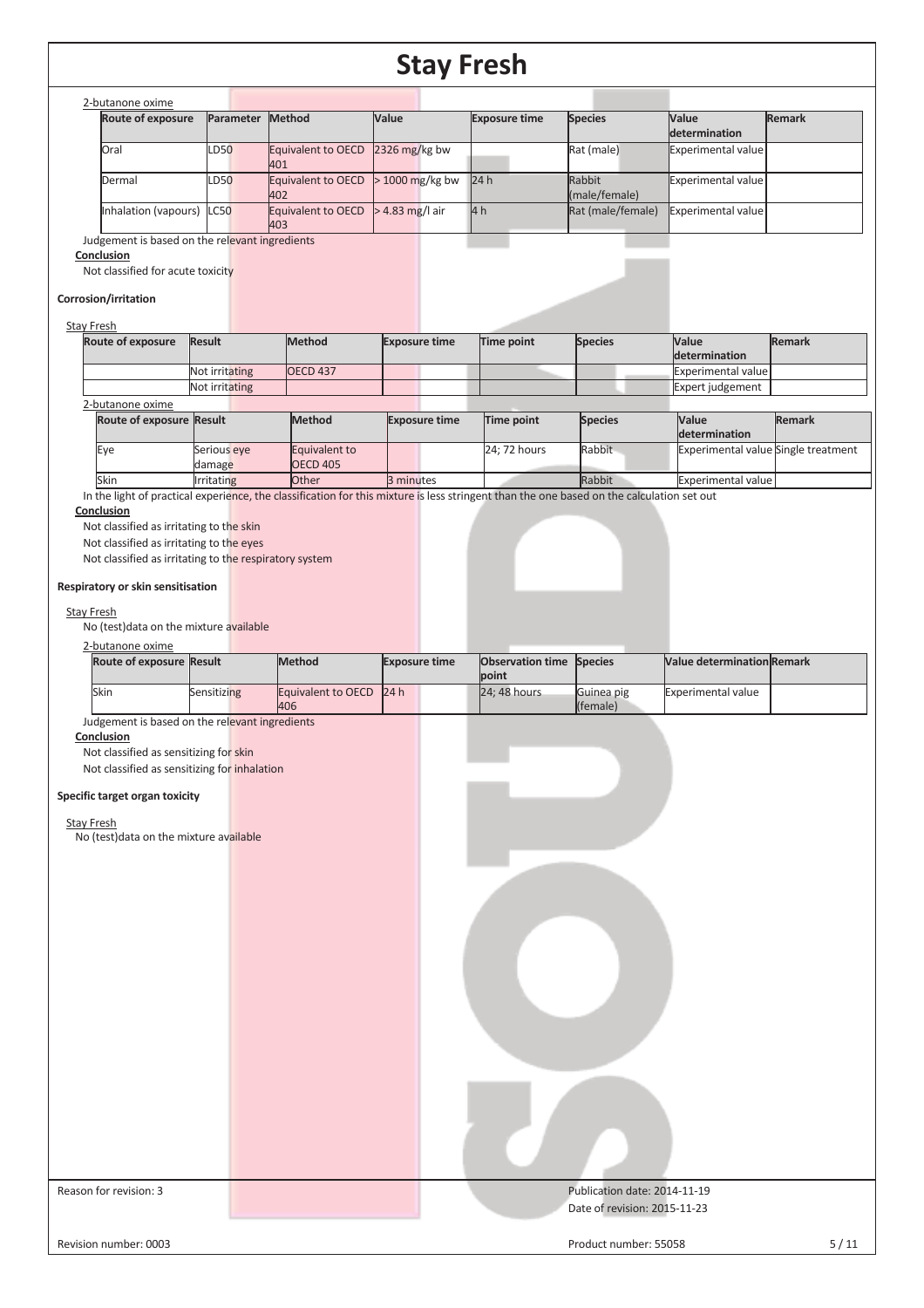| 2-butanone oxime            |              |                                  |                         |                                       |                                                                   |                           |                      |                        |
|-----------------------------|--------------|----------------------------------|-------------------------|---------------------------------------|-------------------------------------------------------------------|---------------------------|----------------------|------------------------|
| Route of exposure Parameter |              | Method                           | Value                   | Organ                                 | <b>Effect</b>                                                     | <b>Exposure time</b>      | <b>Species</b>       | Value<br>determination |
| Oral                        | LOAEL        | <b>US EPA</b>                    | 40 mg/kg<br>bw/day      | General                               | Clinical signs;<br>mortality; body<br>weight; food<br>consumption | 13 weeks (5<br>days/week) | Rat<br>(male/female) | Experimental<br>value  |
| Oral                        | <b>NOAEL</b> | <b>US EPA</b>                    | $< 40$ mg/kg<br>bw/day  | Blood                                 | Change in the<br>haemogramme/days/week)<br>blood<br>composition   | 13 weeks (5               | Rat<br>(male/female) | Experimental<br>value  |
| Oral                        | <b>NOEL</b>  | <b>US EPA</b>                    | 125 mg/kg<br>bw/day     | Central nervous Behavioural<br>system | disturbances                                                      | 13 weeks (5<br>days/week) | Rat<br>(male/female) | Experimental<br>value  |
| Oral                        | <b>NOAEL</b> | <b>US EPA</b>                    | 312 ppm                 | Blood                                 | Change in the<br>haemogramme/<br>blood<br>composition             | $13$ week(s)              | Rat (female)         | Experimental<br>value  |
| Oral                        | <b>NOAEL</b> | <b>US EPA</b>                    | 625 ppm                 | Blood                                 | Change in the<br>haemogramme/<br>blood<br>composition             | $13$ week(s)              | Rat (male)           | Experimental<br>value  |
| Inhalation<br>(vapours)     | <b>NOAEC</b> | Equivalent to<br><b>OECD 412</b> | $90 \text{ mg/m}^3$ air | Blood                                 | Change in the<br>haemogramme/days/week)<br>blood<br>composition   | 4 weeks (6h/day, 5        | Rat<br>(male/female) | Experimental<br>value  |

Judgement is based on the relevant ingredients

**Conclusion** 

Not classified for subchronic toxicity

## **Mutagenicity (in vitro)**

#### Stay Fresh

No (test)data on the mixture available

## 2-butanone oxime

| <b>Result</b> | <b>Method</b>          | Test substrate                   | <b>Effect</b> | <b>Nalue determination</b> |
|---------------|------------------------|----------------------------------|---------------|----------------------------|
| Ambiguous     | Equivalent to OECD 476 | Mouse (lymphoma L5178Y<br>cells) |               | <b>Experimental value</b>  |
| Negative      | Equivalent to OECD 471 | Bacteria (S.typhimurium)         |               | <b>Experimental value</b>  |
| Negative      | Equivalent to OECD 482 | Rat liver cells                  |               | <b>Experimental value</b>  |
|               |                        |                                  |               |                            |

## **Mutagenicity (in vivo)**

#### Stay Fresh

No (test)data on the mixture available

## 2-butanone oxime

| <b>Result</b> |  | <b>Method</b> | <b>Exposure time</b> | Test substrate          | Organ             | <b>Nalue determination</b> |
|---------------|--|---------------|----------------------|-------------------------|-------------------|----------------------------|
| Negative      |  | <b>Other</b>  | $3 \text{ day}(s)$   | Drosophila melanogaster | Male reproductive | Experimental value         |
|               |  |               |                      | (male)                  | organ             |                            |
| Negative      |  | <b>Other</b>  |                      | Rat (male/female)       |                   | <b>Experimental value</b>  |
|               |  |               |                      |                         |                   |                            |

### **Carcinogenicity**

Stay Fresh

No (test)data on the mixture available

| No (test)data on the mixture available |                                                              |        |
|----------------------------------------|--------------------------------------------------------------|--------|
| Reason for revision: 3                 | Publication date: 2014-11-19<br>Date of revision: 2015-11-23 |        |
| Revision number: 0003                  | Product number: 55058                                        | $6/11$ |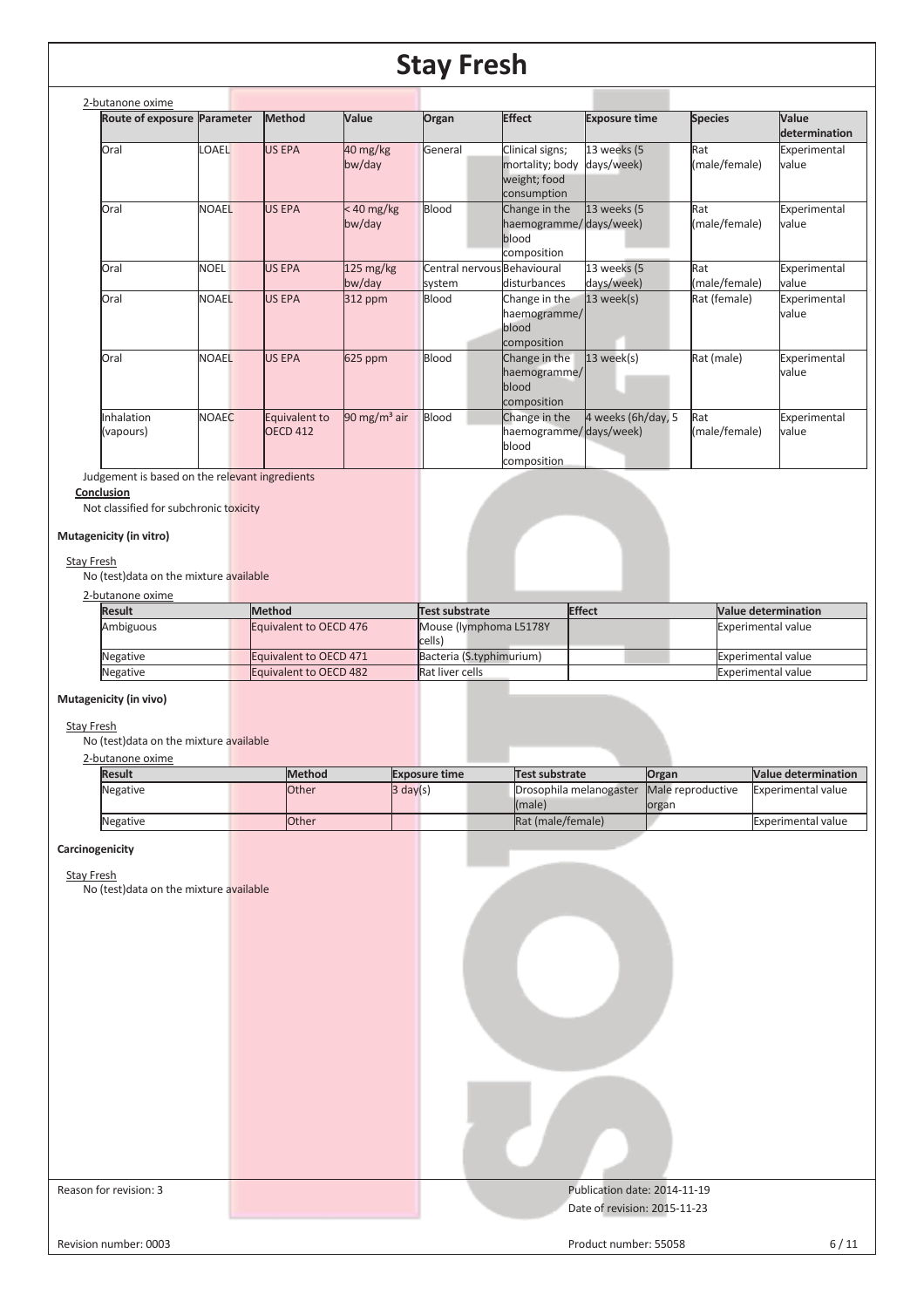| 2-butanone oxime        |              |               |           |                                                                                             |                |                                    |       |                        |
|-------------------------|--------------|---------------|-----------|---------------------------------------------------------------------------------------------|----------------|------------------------------------|-------|------------------------|
| Route of<br>exposure    | Parameter    | <b>Method</b> | Value     | <b>Exposure time</b>                                                                        | <b>Species</b> | <b>Effect</b>                      | Organ | Value<br>determination |
| Inhalation<br>(vapours) | <b>NOAEC</b> | <b>Other</b>  | $270$ ppm | 13 weeks (6h/day, 5 Mouse (male)<br>days/week) - 78<br>weeks (6h/day, 5<br>days/week)       |                | Histopathological Liver<br>changes |       | Experimental<br>value  |
| Inhalation<br>(vapours) | <b>NOAEC</b> | <b>Other</b>  | 1350 ppm  | 13 weeks (6h/day, 5 Mouse (female)<br>days/week) - 78<br>weeks (6h/day, 5<br>days/week)     |                | Histopathological Liver<br>changes |       | Experimental<br>value  |
| Inhalation<br>(vapours) | <b>NOAEC</b> | <b>Other</b>  | 270 ppm   | 13 weeks (6h/day, 5 Rat (male)<br>days/week) - 113<br>weeks (6h/day, 5<br>days/week)        |                | Histopathological Liver<br>changes |       | Experimental<br>value  |
| Inhalation<br>(vapours) | <b>NOAEC</b> | <b>Other</b>  | 1350 ppm  | 13 weeks ( $6h/day$ , 5 $Rate$ (male)<br>days/week) - 113<br>weeks (6h/day, 5<br>days/week) |                | Histopathological Liver<br>changes |       | Experimental<br>value  |

### **Reproductive toxicity**

#### Stay Fresh

No (test)data on the mixture available

#### 2-butanone oxime

|                             | Parameter         | <b>Method</b>   | Value                             | <b>Exposure time Species</b> |               | Effect          | Organ  | <b>Value</b>  |
|-----------------------------|-------------------|-----------------|-----------------------------------|------------------------------|---------------|-----------------|--------|---------------|
|                             |                   |                 |                                   |                              |               |                 |        | determination |
| Developmental toxicity      | <b>NOAEL (F1)</b> | <b>OECD 414</b> | $600 \frac{\text{mg}}{\text{kg}}$ | $10 \text{ day(s)}$          | Rat           | No effect       |        | Experimental  |
|                             |                   |                 | bw/day                            |                              |               |                 |        | value         |
|                             | LOAEL (P)         | <b>OECD 414</b> | $60 \frac{\text{mg}}{\text{kg}}$  | $10 \text{ day(s)}$          | Rat           | Spleen          | Spleen | Experimental  |
|                             |                   |                 | bw/day                            |                              |               | enlargement/aff |        | value         |
|                             |                   |                 |                                   |                              |               | <b>lection</b>  |        |               |
| <b>Effects on fertility</b> | <b>NOAEL</b>      | US EPA          | $\geq$ 200 mg/kg/d                |                              | Rat           |                 |        | Experimental  |
|                             |                   |                 |                                   |                              | (male/female) |                 |        | value         |

Judgement is based on the relevant ingredients

### **Conclusion CMR**

Not classified for reprotoxic or developmental toxicity Not classified for mutagenic or genotoxic toxicity Not classified for carcinogenicity

## **Toxicity other effects**

#### Stay Fresh

No (test)data on the mixture available

## **Chronic effects from short and long-term exposure**

Stay Fresh

ON CONTINUOUS/REPEATED EXPOSURE/CONTACT: Skin rash/inflammation.

## SECTION 12: Ecological information

## **12.1. Toxicity**

### Stay Fresh

No (test)data on the mixture available

|                                                 | Parameter        | Method          | Value           | <b>Duration</b>     | <b>Species</b>               | <b>Test design</b>                 | Fresh/salt<br>water | <b>Value determination</b>        |
|-------------------------------------------------|------------------|-----------------|-----------------|---------------------|------------------------------|------------------------------------|---------------------|-----------------------------------|
| Acute toxicity fishes                           | LC50             | <b>OECD 203</b> | $>100$ mg/l     | 96 h                | Oryzias latipes              | Semi-static<br>system              | Fresh water         | Experimental value;<br>GLP        |
| Acute toxicity invertebrates                    | EC <sub>50</sub> | <b>OECD 202</b> | 201 mg/l        | 48 h                | Daphnia magna                | <b>Static system</b>               | Fresh water         | Experimental value;<br><b>GLP</b> |
| Toxicity algae and other aquatic EC50<br>plants |                  | <b>OECD 201</b> | $11.8$ mg/l     | 72 h                | Selenastrum<br>capricornutum | Static system                      | Fresh water         | Experimental value;<br>GLP        |
|                                                 | <b>NOEC</b>      | <b>OECD 201</b> | $2.56$ mg/l     | 72 h                | Selenastrum<br>capricornutum | Static system Fresh water          |                     | Experimental value;<br><b>GLP</b> |
| Long-term toxicity fish                         | <b>NOEC</b>      | <b>OECD 204</b> | $\geq 100$ mg/l | $14 \text{ day(s)}$ | Oryzias latipes              | Flow-through Fresh water<br>system |                     | Experimental value;<br>GLP        |
| Long-term toxicity aquatic<br>invertebrates     | <b>NOEC</b>      | <b>OECD 211</b> | $\geq 100$ mg/l | $21$ day(s)         | Daphnia magna                | Semi-static<br>system              | Fresh water         | Experimental value;<br><b>GLP</b> |

Reason for revision: 3 Publication date: 2014-11-19 Date of revision: 2015-11-23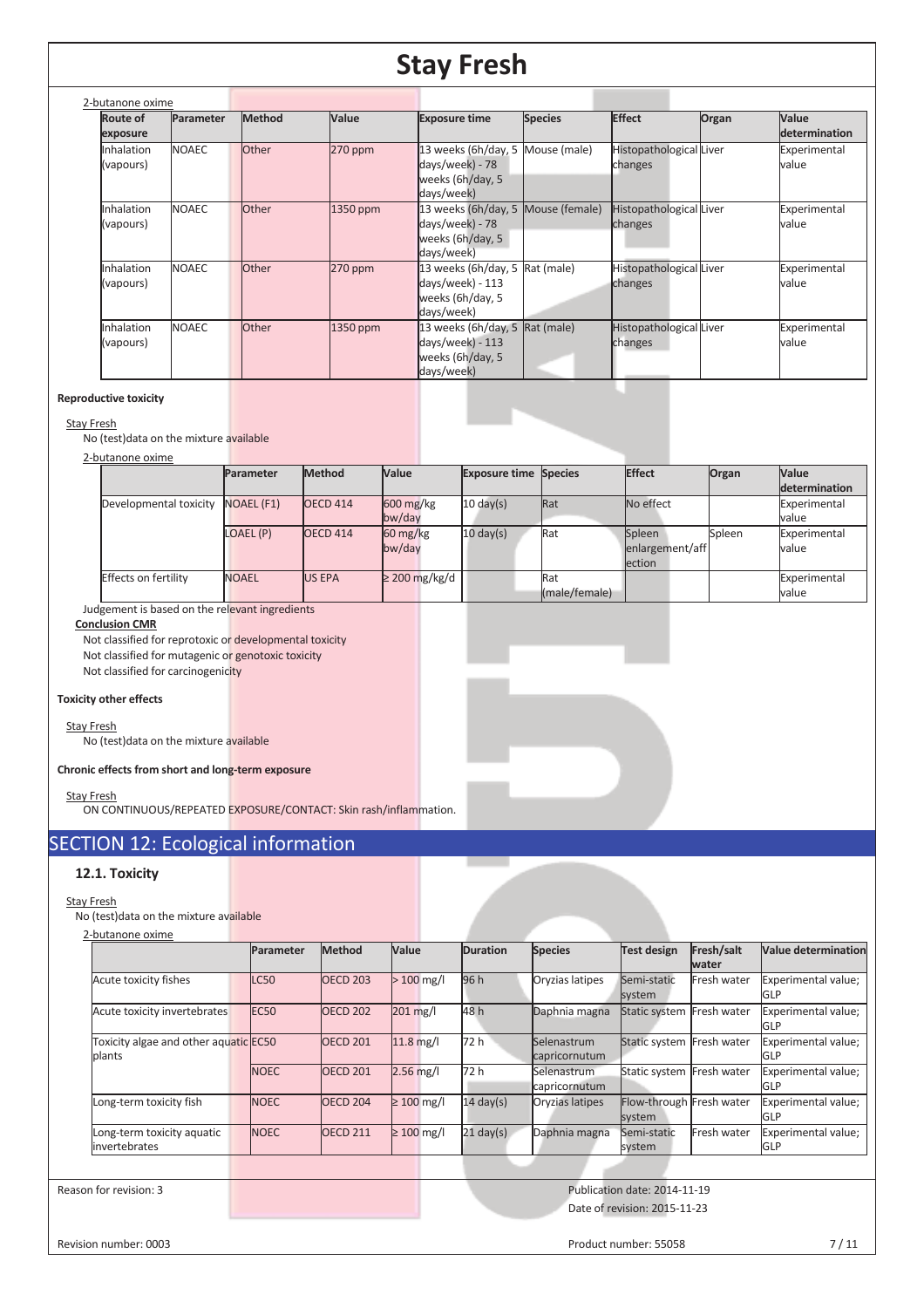|                                                                   |                               |                                                                                                                    |                 | <b>Stay Fresh</b> |                                                              |                                                                                                                                                                   |
|-------------------------------------------------------------------|-------------------------------|--------------------------------------------------------------------------------------------------------------------|-----------------|-------------------|--------------------------------------------------------------|-------------------------------------------------------------------------------------------------------------------------------------------------------------------|
|                                                                   |                               | Judgement of the mixture is based on the relevant ingredients                                                      |                 |                   |                                                              |                                                                                                                                                                   |
| Conclusion                                                        |                               | Not classified as dangerous for the environment according to the criteria of Regulation (EC) No 1272/2008          |                 |                   |                                                              |                                                                                                                                                                   |
| 12.2. Persistence and degradability                               |                               |                                                                                                                    |                 |                   |                                                              |                                                                                                                                                                   |
| Contains non readily biodegradable component(s)                   |                               |                                                                                                                    |                 |                   |                                                              |                                                                                                                                                                   |
|                                                                   |                               |                                                                                                                    |                 |                   |                                                              |                                                                                                                                                                   |
| 12.3. Bioaccumulative potential<br><b>Stay Fresh</b>              |                               |                                                                                                                    |                 |                   |                                                              |                                                                                                                                                                   |
| Log Kow                                                           |                               |                                                                                                                    |                 |                   |                                                              |                                                                                                                                                                   |
| <b>Method</b>                                                     |                               | <b>Remark</b><br>Not applicable (mixture)                                                                          | Value           |                   | <b>Temperature</b>                                           | <b>Value determination</b>                                                                                                                                        |
|                                                                   |                               |                                                                                                                    |                 |                   |                                                              |                                                                                                                                                                   |
| 2-butanone oxime<br><b>BCF fishes</b>                             |                               |                                                                                                                    |                 |                   |                                                              |                                                                                                                                                                   |
| Parameter                                                         | <b>Method</b>                 | Value                                                                                                              | <b>Duration</b> | <b>Species</b>    |                                                              | <b>Value determination</b>                                                                                                                                        |
| <b>BCF</b>                                                        | <b>OECD 305</b>               | $0.5 - 5.8$                                                                                                        | $42$ day(s)     | Cyprinus carpio   |                                                              | <b>Experimental value</b>                                                                                                                                         |
| Log Kow<br><b>Method</b>                                          |                               | <b>Remark</b>                                                                                                      | Value           |                   | <b>Temperature</b>                                           | <b>Value determination</b>                                                                                                                                        |
| <b>OECD 117</b>                                                   |                               |                                                                                                                    | 0.63            |                   |                                                              | Experimental value                                                                                                                                                |
| Conclusion                                                        |                               |                                                                                                                    |                 |                   |                                                              |                                                                                                                                                                   |
| Does not contain bioaccumulative component(s)                     |                               |                                                                                                                    |                 |                   |                                                              |                                                                                                                                                                   |
| 12.4. Mobility in soil                                            |                               |                                                                                                                    |                 |                   |                                                              |                                                                                                                                                                   |
| 2-butanone oxime<br>(log) Koc                                     |                               |                                                                                                                    |                 |                   |                                                              |                                                                                                                                                                   |
| Parameter                                                         |                               |                                                                                                                    | <b>Method</b>   |                   | Value                                                        | <b>Value determination</b>                                                                                                                                        |
| log Koc                                                           |                               |                                                                                                                    |                 | SRC PCKOCWIN v2.0 | 0.55                                                         | <b>QSAR</b>                                                                                                                                                       |
| Global warming potential (GWP)<br>Ozone-depleting potential (ODP) |                               | None of the known components is included in the list of fluorinated greenhouse gases (Regulation (EU) No 517/2014) |                 |                   |                                                              |                                                                                                                                                                   |
|                                                                   |                               | Not classified as dangerous for the ozone layer (Regulation (EC) No 1005/2009)                                     |                 |                   |                                                              |                                                                                                                                                                   |
| 2-butanone oxime                                                  |                               |                                                                                                                    |                 |                   |                                                              |                                                                                                                                                                   |
| <b>Ground water</b><br>Ground water pollutant                     |                               |                                                                                                                    |                 |                   |                                                              |                                                                                                                                                                   |
|                                                                   |                               |                                                                                                                    |                 |                   |                                                              |                                                                                                                                                                   |
|                                                                   |                               | <b>SECTION 13: Disposal considerations</b>                                                                         |                 |                   |                                                              | The information in this section is a general description. If applicable and available, exposure scenarios are attached in annex. Always use the relevant exposure |
| scenarios that correspond to your identified use.                 |                               |                                                                                                                    |                 |                   |                                                              |                                                                                                                                                                   |
| 13.1. Waste treatment methods                                     |                               |                                                                                                                    |                 |                   |                                                              |                                                                                                                                                                   |
| 13.1.1 Provisions relating to waste                               |                               |                                                                                                                    |                 |                   |                                                              |                                                                                                                                                                   |
|                                                                   |                               | Waste material code (Directive 2008/98/EC, Decision 2000/0532/EC).                                                 |                 |                   |                                                              | 08 04 10 (wastes from MFSU of adhesives and sealants (including waterproofing products): waste adhesives and sealants other than those mentioned in               |
|                                                                   |                               |                                                                                                                    |                 |                   |                                                              | 08 04 09). Depending on branch of industry and production process, also other waste codes may be applicable. Can be considered as non-hazardous                   |
|                                                                   |                               | waste according to Regulation (EU) No 1357/2014.                                                                   |                 |                   |                                                              |                                                                                                                                                                   |
| 13.1.2 Disposal methods                                           |                               |                                                                                                                    |                 |                   |                                                              | Remove waste in accordance with local and/or national regulations. Do not discharge into drains or the environment. Dispose of at authorized waste                |
| collection point.                                                 |                               |                                                                                                                    |                 |                   |                                                              |                                                                                                                                                                   |
| 13.1.3 Packaging/Container                                        |                               | Waste material code packaging (Directive 2008/98/EC).                                                              |                 |                   |                                                              |                                                                                                                                                                   |
|                                                                   | 15 01 02 (plastic packaging). |                                                                                                                    |                 |                   |                                                              |                                                                                                                                                                   |
|                                                                   |                               | <b>SECTION 14: Transport information</b>                                                                           |                 |                   |                                                              |                                                                                                                                                                   |
|                                                                   |                               |                                                                                                                    |                 |                   |                                                              |                                                                                                                                                                   |
| Road (ADR)<br>14.1. UN number                                     |                               |                                                                                                                    |                 |                   |                                                              |                                                                                                                                                                   |
| Transport                                                         |                               |                                                                                                                    |                 | Not subject       |                                                              |                                                                                                                                                                   |
|                                                                   |                               |                                                                                                                    |                 |                   |                                                              |                                                                                                                                                                   |
| Reason for revision: 3                                            |                               |                                                                                                                    |                 |                   | Publication date: 2014-11-19<br>Date of revision: 2015-11-23 |                                                                                                                                                                   |
|                                                                   |                               |                                                                                                                    |                 |                   |                                                              |                                                                                                                                                                   |
| Revision number: 0003                                             |                               |                                                                                                                    |                 |                   | Product number: 55058                                        | 8/11                                                                                                                                                              |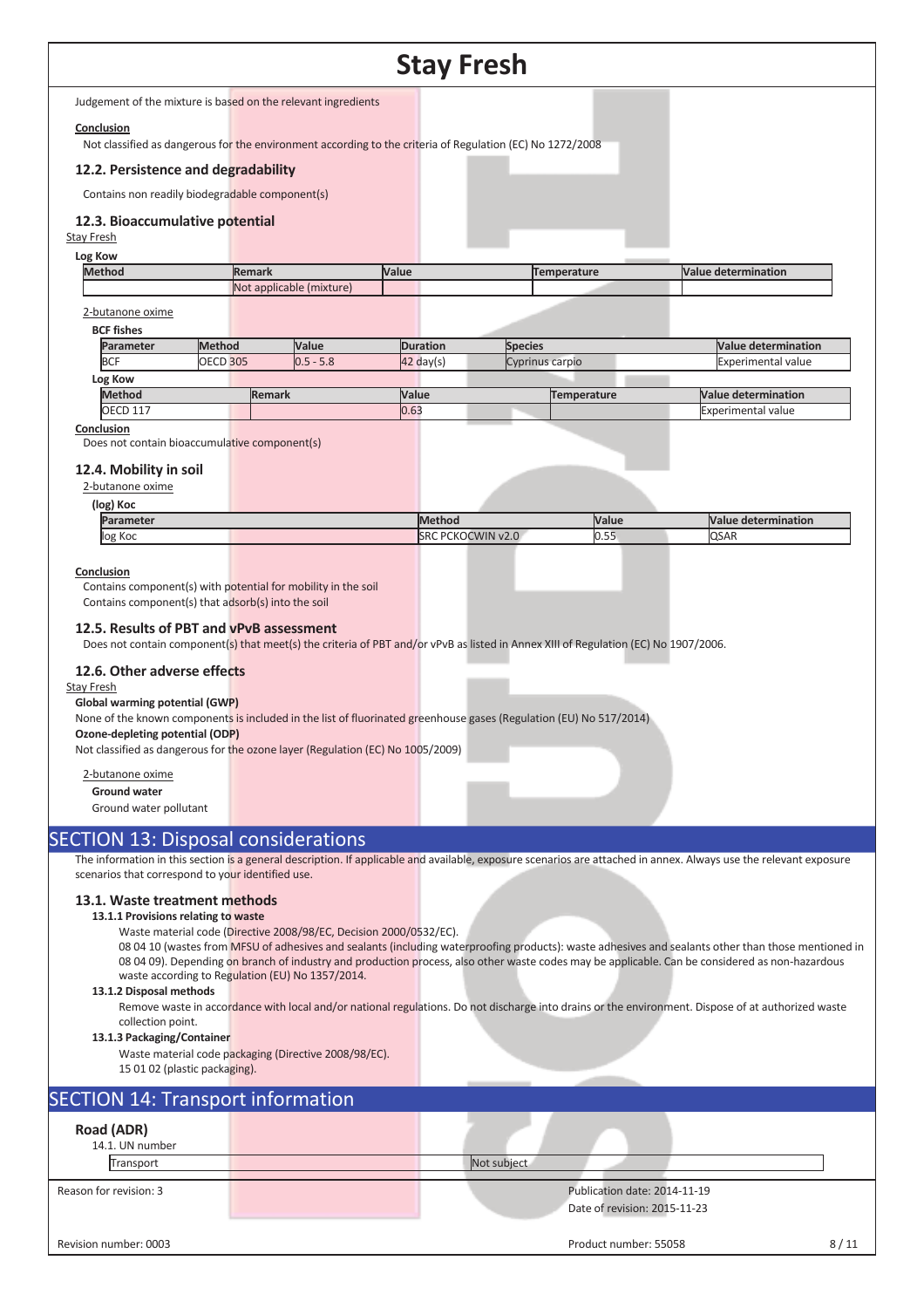## **Stay Fresh**  14.2. UN proper shipping name 14.3. Transport hazard class(es) Hazard identification number Class Classification code 14.4. Packing group Packing group Labels 14.5. Environmental hazards Environmentally hazardous substance mark now all the model of the model of the model of the model of the model 14.6. Special precautions for user Special provisions Limited quantities **Rail (RID)**  14.1. UN number **Transport** Not subject 14.2. UN proper shipping name 14.3. Transport hazard class(es) Hazard identification number Class Classification code 14.4. Packing group Packing group Labels 14.5. Environmental hazards Environmentally hazardous substance mark no matches and the matches has no 14.6. Special precautions for user Special provisions Limited quantities **Inland waterways (ADN)**  14.1. UN number Transport Not subject 14.2. UN proper shipping name 14.3. Transport hazard class(es) Class Classification code 14.4. Packing group Packing group Labels 14.5. Environmental hazards Environmentally hazardous substance mark no matter that the no 14.6. Special precautions for user Special provisions Limited quantities **Sea (IMDG/IMSBC)**  14.1. UN number Transport Not subject 14.2. UN proper shipping name 14.3. Transport hazard class(es) **Class** 14.4. Packing group Packing group Labels 14.5. Environmental hazards Marine pollutant Environmentally hazardous substance mark now all the match of the match of the match of the match of the match 14.6. Special precautions for user Special provisions Limited quantities 14.7. Transport in bulk according to Annex II of Marpol and the IBC Code Annex II of MARPOL 73/78 **Air (ICAO-TI/IATA-DGR)**  14.1. UN number Transport Not subject 14.2. UN proper shipping name Reason for revision: 3 Publication date: 2014-11-19 Date of revision: 2015-11-23 Revision number: 0003 9/11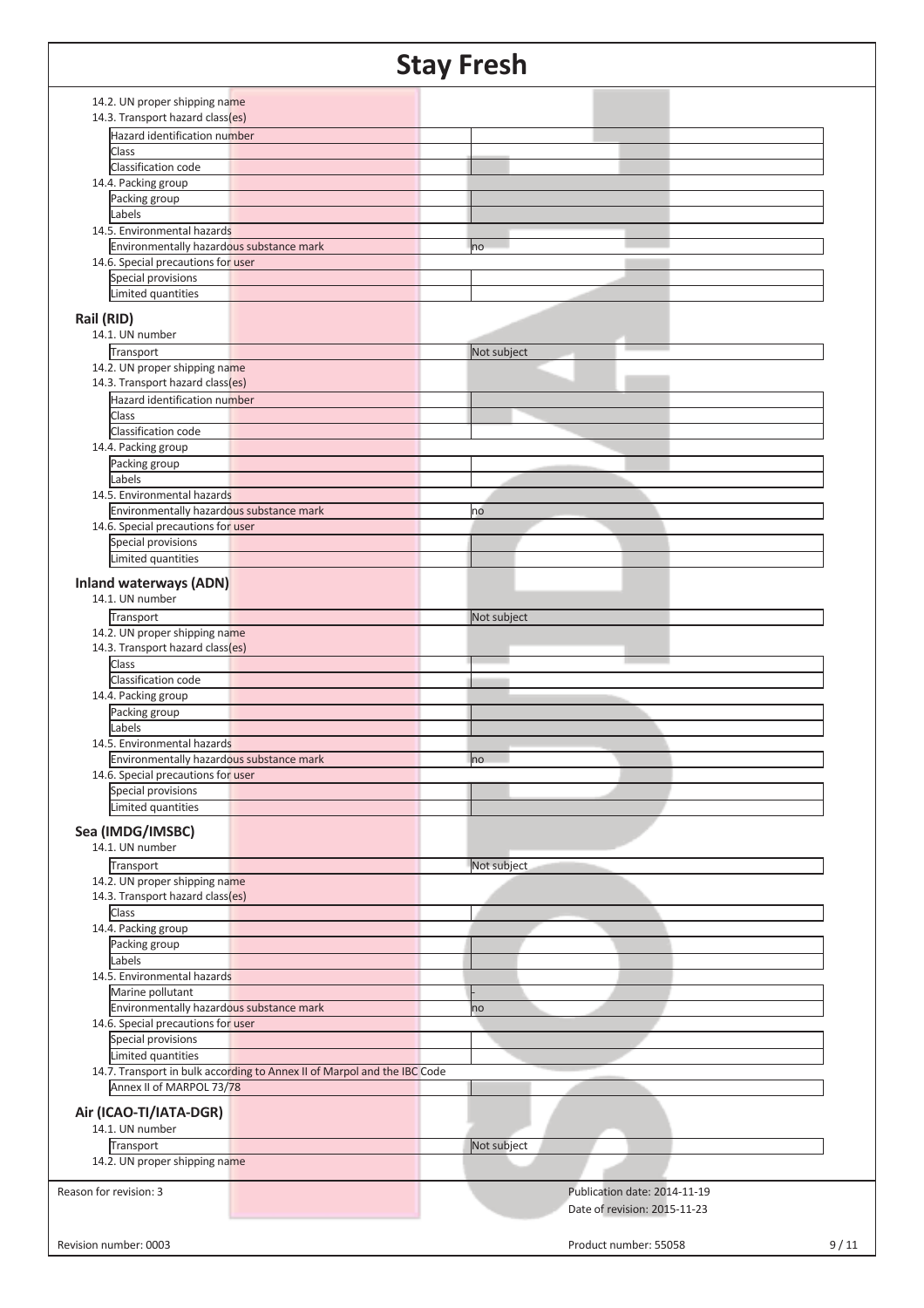#### **Stay Fresh**  14.3. Transport hazard class(es) **Class** 14.4. Packing group Packing group Labels 14.5. Environmental hazards Environmentally hazardous substance mark now all the match of the non-14.6. Special precautions for user Special provisions Passenger and cargo transport: limited quantities: maximum net quantity per packaging SECTION 15: Regulatory information **15.1. Safety, health and environmental regulations/legislation specific for the substance or mixture European legislation:**  VOC content Directive 2010/75/EU **VOC content** Remark < 2.544 %  $25.44$   $g/I$ REACH Annex XVII - Restriction Contains component(s) subject to restrictions of Annex XVII of Regulation (EC) No 1907/2006: restrictions on the manufacture, placing on the market and use of certain dangerous substances, mixtures and articles. 2-butanone oxime regarded as dangerous in accordance with Directive 1999/45/EC or are fulfilling the criteria for any of the following hazard classes or categories set out in Annex I to Regulation (EC) No 1272/2008: (a) hazard classes 2.1 to 2.4, 2.6 and 2.7, 2.8 types A and B, 2.9, 2.10, 2.12, 2.13 categories 1 required for fiscal reasons, or perfume, or both, if they: and 2, 2.14 categories 1 and 2, 2.15 types A to F; (b) hazard classes 3.1 to 3.6, 3.7 adverse effects on sexual function and fertility or on development, 3.8 effects other than narcotic effects, 3.9 and 3.10; (c) hazard class 4.1; (d) hazard class 5.1. 1. Shall not be used in: - ornamental articles intended to produce light or colour effects by means of different phases, for example in ornamental lamps and ashtrays, - tricks and jokes, games for one or more participants, or any article intended to be used as such, even with ornamental aspects,2. Articles not complying with paragraph 1 shall not be placed on the market.3. Shall not be placed on the market if they contain a colouring agent, unless - can be used as fuel in decorative oil lamps for supply to the general public, and, - present an aspiration hazard and are labelled with R65 or H304,4. Decorative oil lamps for supply to the general public shall not be placed on the market unless they conform to the European Standard on Decorative oil lamps (EN 14059) adopted by the European Committee for Standardisation (CEN).5. Without prejudice to the implementation of other Community provisions relating to the classification, packaging and labelling of dangerous substances and mixtures, suppliers shall ensure, before the placing on the market, that the following requirements are met: a) lamp oils, labelled with R65 or H304, intended for supply to the general public are visibly, legibly and indelibly marked as follows: "Keep lamps filled with this liquid out of the reach of children"; and, by 1 December 2010, "Just a sip of lamp oil  $-$  or even sucking the wick of lamps – may lead to life- threatening lung damage<sup>"</sup>; b) grill lighter fluids, labelled with R65 or H304, intended for supply to the general public are legibly and indelibly marked by 1 December 2010 as follows: "Just a sip of grill lighter may lead to life threatening lung damage" c) lamp oils and grill lighters, labelled with R65 or H304, intended for supply to the general public are packaged in black opaque containers not exceeding 1 litre by 1 December 2010.6. No later than 1 June 2014, the Commission shall request the European Chemicals Agency to prepare a dossier, in accordance with Article 69 of the present Regulation with a view to ban, if appropriate, grill lighter fluids and fuel for decorative lamps, labelled R65 or H304, intended for supply to the general public.7. Natural or legal persons placing on the market for the first time lamp oils and grill lighter fluids, labelled with R65 or H304, shall by 1 December 2011, and annually thereafter, provide data on alternatives to lamp oils and grill lighter fluids labelled R65 or H304 to the competent authority in the Member State concerned. Member States shall make those data available to the Commission.<sup>'</sup> **National legislation The Netherlands** Stay Fresh Waste identification (the Netherlands) LWCA (the Netherlands): KGA category 05 Waterbezwaarlijkheid 11 **National legislation Germany Stay Fresh** 1; Classification water polluting based on the components in compliance with Verwaltungsvorschrift wassergefährdender Stoffe (VwVwS) of 27 July 2005 (Anhang 4) 2-butanone oxime MAK - Krebserzeugend Kategorie 2 TA-Luft 5.2.5; I **National legislation France**  Stay Fresh Reason for revision: 3 Publication date: 2014-11-19 Date of revision: 2015-11-23 Revision number: 0003 10 / 11